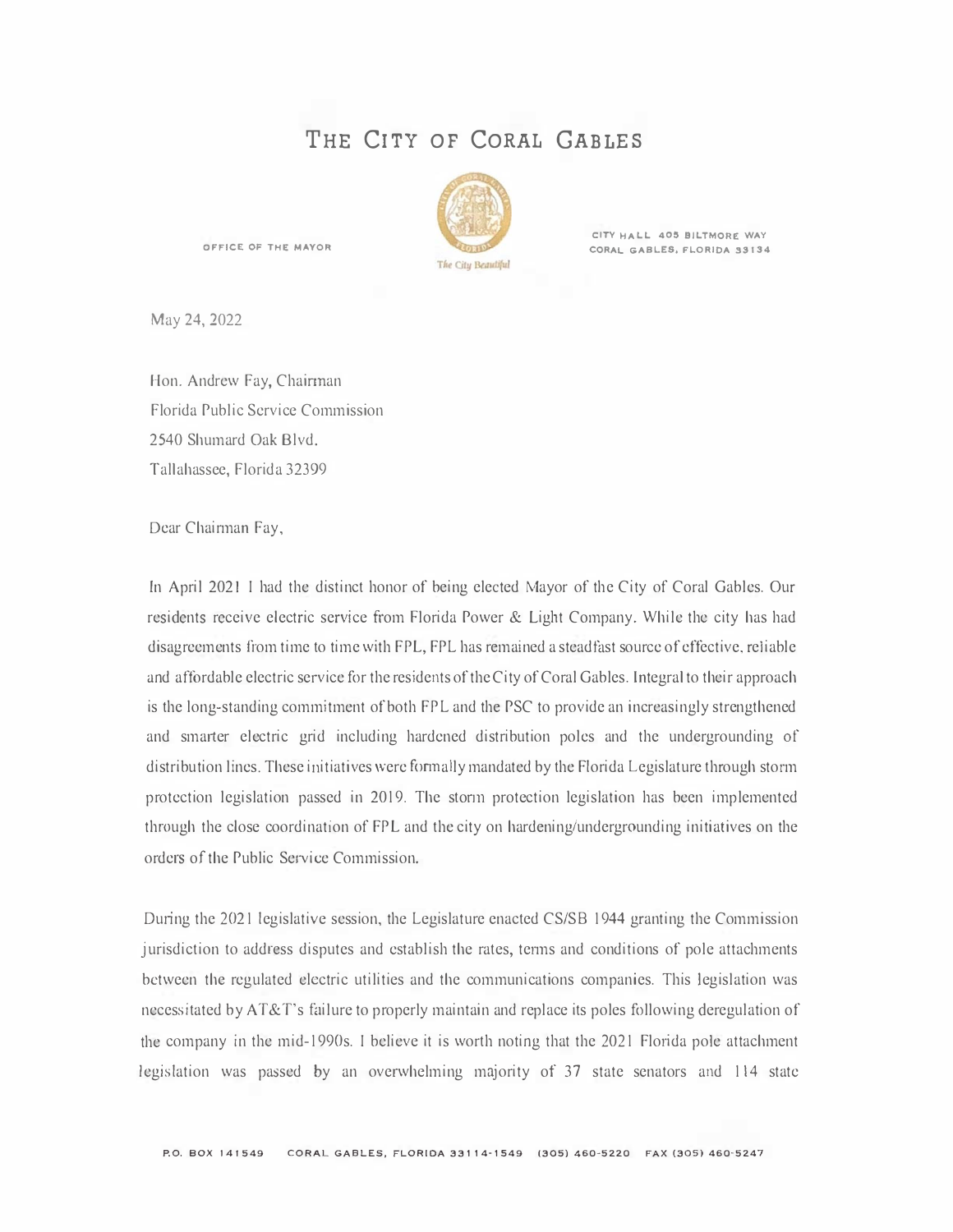## **THE CITY OF CORAL GABLES**



**CITY HALL 405 BILTMORE WAY OFFICE OF THE MAYOR CORAL GABLES, FLORIOA 33134** 

rcpre entativcs. Based on my experience and observation as a resident and now mayor of the city of Coral Gables, this legislation was badly needed. One need only traverse our city to observe AT&T's poorly maintained poles which represent an ever-increasing threat to life and property particularly during extreme weather such as tropical storms and hurricanes. While FPL has actively and aggressively taken steps to remove their equipment and lines attached to AT&T poles so that the facilities could be placed on the hardened pole or underground, the old AT&T poles have not been replaced or strengthened and remain an ongoing risk and threat to our community.

l know I speak not just for the city of Coral Gables but for mayors of many municipalities across our state that are counting on you and your fellow commissioners to constructively implement the 2021 pole attachment legislation. This can only be accomplished by requiring AT&T and the other telecommunications companies to closely coordinate with FPL in the undergrounding of distribution lines so that the work can be accomplished quickly and efficiently with minimal disruption to our residents. I would also strongly encourage the adoption of a robust set of rules that require AT&T and the other telecommunications companies to: (1) install and maintain hardened infrastructure similar to electric companies; and (2) adhere to a rate structure that incentivizes these telecom companies to work closely with the electric utilities and coordinate on the placement of facilities underground. For example, in the case of telecom companies attached to FPL poles that fail to "go underground" with FPL, a Commission policy, rule or tariff that requires these telecom companies to purchase the old FPL pole at a price above net book value accompanied by pole inspection and compliance with the highest level wind loading requirements. Such an approach would clearly encourage mutual coordination on undergrounding for the protection and betterment of the residents of our city. Indeed, action by the Commission on this important matter will help ensure the timely removal of overhead poles that have not been properly maintained or that have no attachments on them (unused and useful).